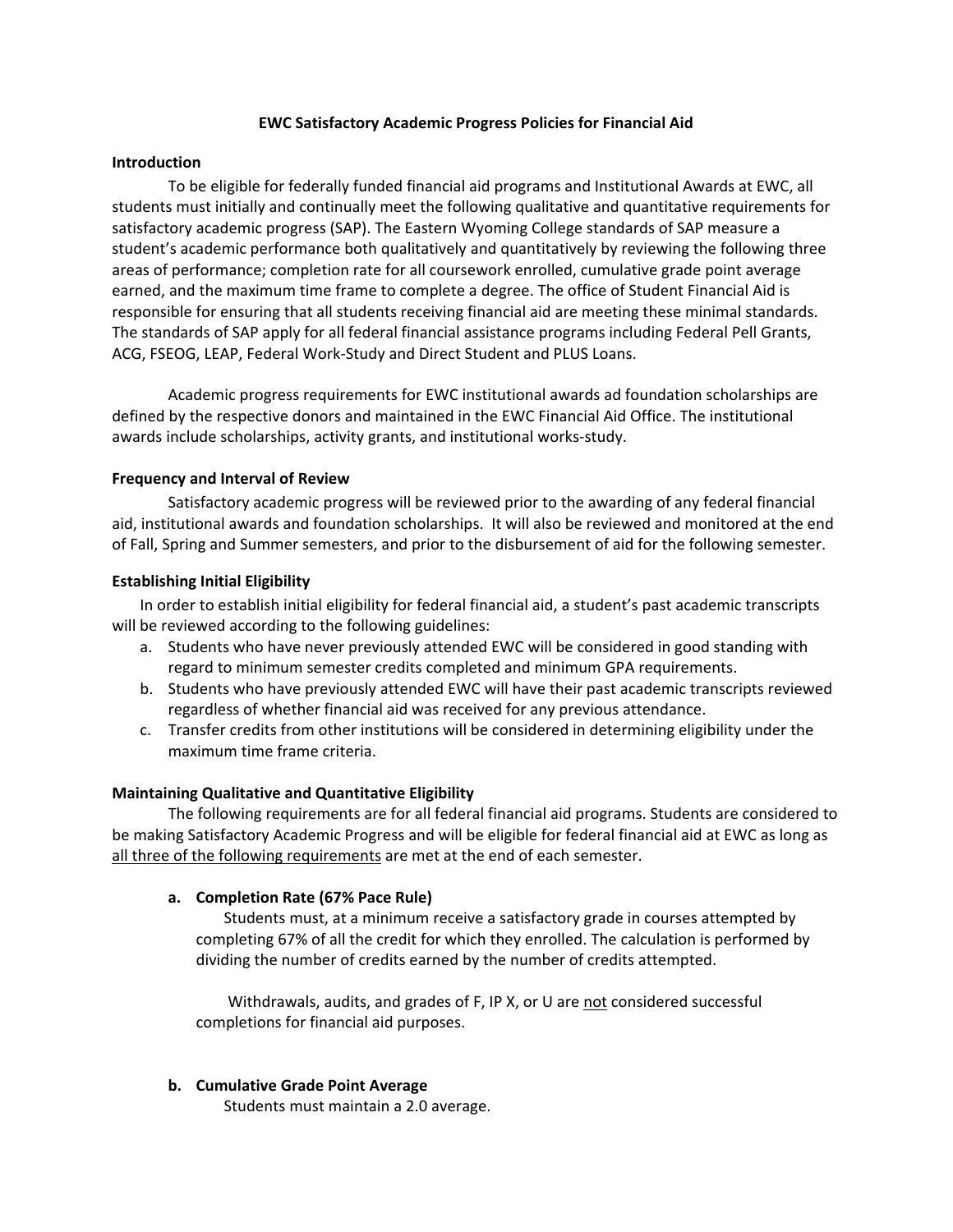### **c. Maximum Time Frame**

Students who have completed a degree or certificate will be considered to have reached maximum time frame.

Students must complete a degree or certificate program in not more than 150% of the average length of their program.

Time frame limitations include all credits pursued, earned, dropped, repeated and failed. All applicable transfer hours are counted regardless if the student did or did not receive financial aid. Degree seeking students will be required to complete an appeal for maximum time frame when they accumulate 70 or more *attempted* credit hours.

Students pursuing additional degrees are likely to reach maximum time frame. The maximum time frame may be adjusted upon receipt of an appeal.

## **Other Factors**

### **a. Audits**

Classes taken for audit will not be considered when determining semester award amounts or minimum semester credits completed. Classes taken for audit will not be considered as attempted credits toward the maximum time frame for completion.

### **b. Remedial/Developmental Courses**

After a student has attempted 30 hours of remedial/developmental credit hours, he/she cannot receive financial aid for remedial/developmental credit hours. From that point on, remedial/developmental credit hours will count in his/her attempted hours but not in enrollment status or cost of attendance for financial aid purposes.

#### **c. Academic Amnesty**

EWC allows an academic amnesty policy as part of its institutional academic policy. For purposes of calculating SAP, earned credit and grades eliminated under the policy will be considered to calculate financial aid eligibility.

#### **d. Repeated Coursework**

To count toward enrollment status for financial aid purposes, a previously passed course may be repeated once. A failed course may be repeated until passed.

## **Warning, Probation and Loss of Eligibility Status**

Financial aid probation and loss of eligibility apply only to a student's status for purposes of financial aid eligibility at EWC. This does not become part of the student's permanent record and is not transferable to other institutions. Please be aware, your financial aid status may differ from your academic status.

## **a. Warning**

Students who do not complete the minimum number of credits or who do not possess a satisfactory grade point average will be placed on warning status for their next semester of enrollment. A student remains eligible to receive financial aid while on warning status. If both the minimum number of credits and GPA requirement are met at the end of the warning term, the student will be removed from warning status.

### **b. Probation**

If a student does not meet SAP requirements, an appeal for reinstatement of aid may be completed. Students who have an approved appeal will have financial aid reinstated on a probationary status.